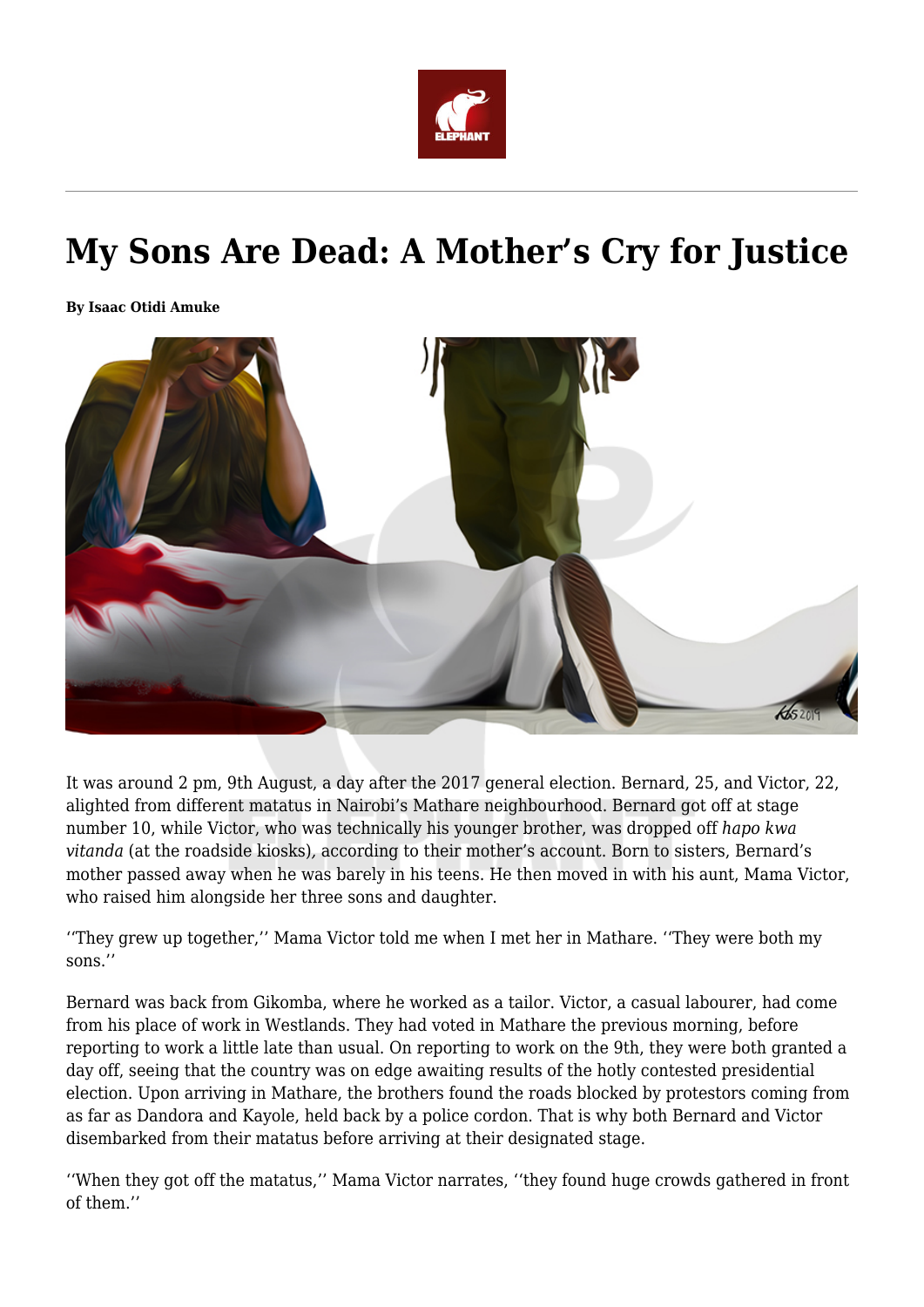After quickly reconnecting, Bernard and Victor looked around, recognizing familiar faces. Curious to know what the hullabaloo was all about, they walked over to their friends, asking what the matter was.

''They liked asking each other *Rada?Rada?''* Mama Victor tells me, Sheng for, *what's the plan*?

''They didn't even get too far into the crowd,'' Mama Victor recollects being told by witnesses what happened.

''Bernard was suddenly shot in the head, his brains blown out. Victor was shot in the stomach. I believe Victor was shot twice, though the medical report says he was shot once. His intestines spilled out. He had to hold them back using both his hands.''

''When Victor's intestines fell out,'' Mama Victor says and pauses, drifting away in thought…''You know there are those things which if they happen to you, your body suffers a huge shock. I think when both Victor and the policemen saw his intestines hanging, they were all terrified. So Victor tried holding his intestines back, as the policemen rushed to where he was, as if they had just realized whatever damage they had done.''

''He succumbed before getting to the local hospital,'' she says, ''where the police were rushing him to.''

Bernard, who Mama Victor says died instantly from the shot in the head, was left lying at the scene. There was nothing to salvage, with his skull shattered. A third young man, who Mama Victor says was called Paul Omena from Huruma area, and whose parents she hasn't been able to locate to date, was also shot dead. A fourth, the luckier one of the lot, survived with a bullet wound.

## **Mathare had swallowed her sons alive**

News reached Mama Victor at her Mathare Area 4A home that *kuna vijana wameangushwa* ( Some young men have been shot dead)*.* What no one told her was that two of those *vijanas* were her sons. At about 3 pm, a sympathetic eyewitness knocked on her door and broke the news. Her two sons were dead.

''I didn't understand what they meant when they said my sons had been killed by the police,'' Mama Victor remembers, ''They had never had any run-ins with law enforcement. I even wondered why they had to kill them both. It didn't make sense. Families in Mathare lost sons, but losing two sons at one go was strange.''

By the time she got to the scene, Bernard's body had been taken away. There was heavy police presence at the scene, Mama Victor recollects. Mathare was uninhabitable and inconsolable.

## **Permission to Mourn**

Amid the chaos that followed the August 8 general election ( 2017) – protests by opposition supporters and police crackdowns in informal settlements like Mathare – Mama Victor had to find a way to hurriedly fundraise before transporting the bodies of Victor and Bernard to their rural home in Western Kenya for burial.

''I was lucky because at least the police allowed us to mourn my sons,'' she says. ''Others are not so lucky.''

One may wonder why anyone would need permission from the police to mourn their loved ones,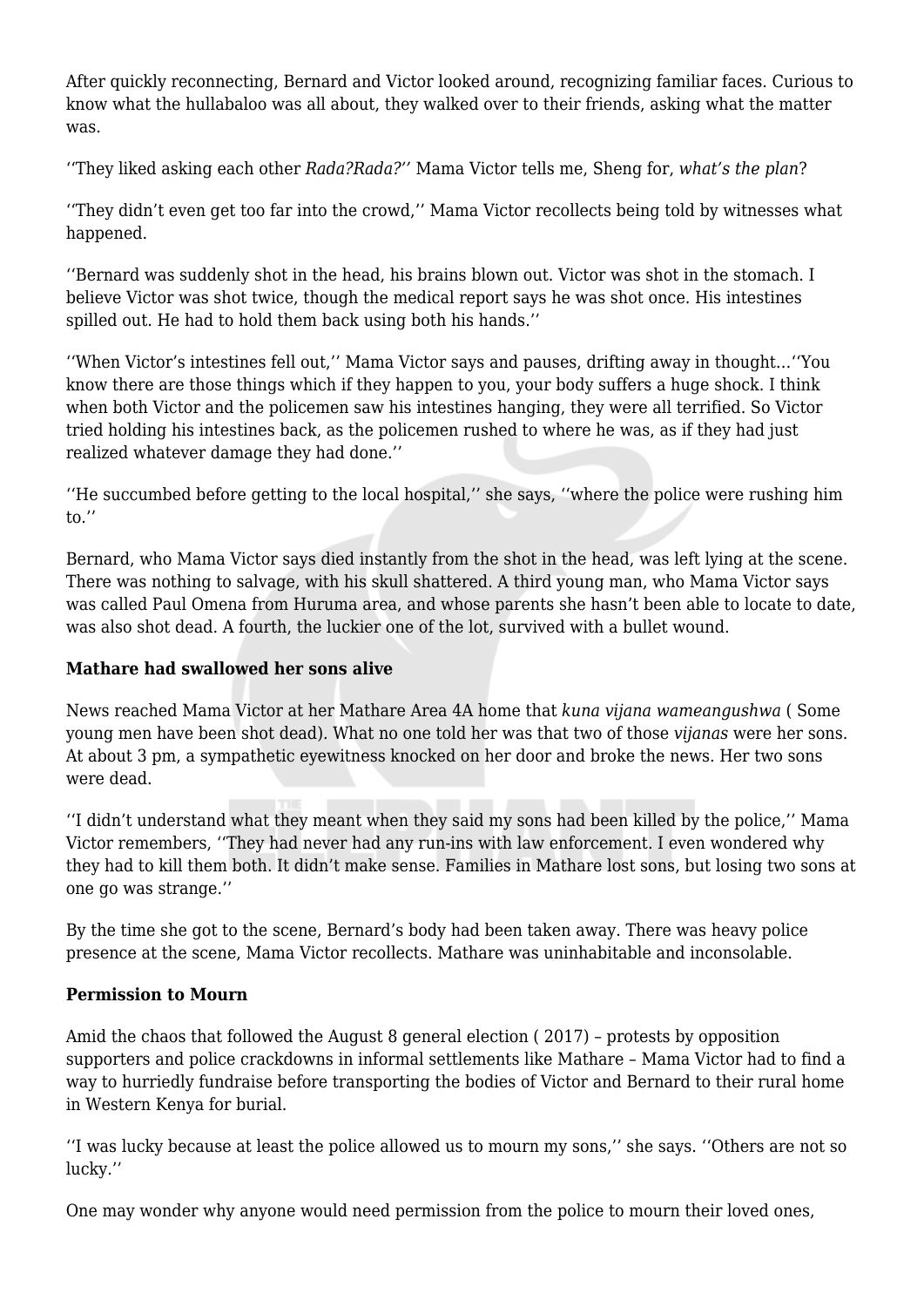usually shot dead by the police. But in Mathare's stark reality, when young men are shot dead by the police, families have to negotiate with law enforcement for them to be allowed to either hold vigils, publicly fundraise or even erect a tent where mourners gather to condole with the family.

Amid the chaos that followed the August 8 general election ( 2017) – protests by opposition supporters and police crackdowns in informal settlements like Mathare – Mama Victor had to find a way to hurriedly fundraise before transporting the bodies of Victor and Bernard to their rural home in Western Kenya for burial.

''Here in Mathare,'' Mama Victor explains, ''if your son is killed and the police label him a criminal, they won't allow you to mourn him. You can't have any gatherings. They won't allow it to happen and if you insist on going ahead with one anyway, they will walk in and arrest you. Everyone here knows that much".

Besides the 'privilege' of mourning Victor and Bernard, neighbours warned Mama Victor that she had to transport the bodies of her sons out of Nairobi before the Supreme Court ruled on the validity of the August 8 presidential election. By this time, the opposition coalition was in the final stages of arguing its petition against what it considered an irregular presidential vote. Kenya continued to be on tenterhooks.

''There were fears in Mathare that whichever way the Supreme Court ruled,'' Mama Victor remembers,''a fresh wave of protests and police killings would break out, meaning no one would risk coming out to help me with either fundraising or funeral arrangements. I had to move fast. I was mourning and simultaneously thinking on my feet. You carry the pain of unfair deaths in your heart, but still keep your head functioning.''

By this time, Victor and Bernard had already stayed in the morgue for close to a month, due to lack of money to transport their bodies home for burial. The meetings in Mathare could not raise a substantial amount of cash in good time, meaning they had to continue holding mini-fundraisings. In the end, Mama Victor made do with whatever little she had managed to raise, lest the Supreme Court ruling found her in Nairobi.

''It was a quick burial,'' Mama Victor narrates. ''By the time we got to Western Kenya, we found the graves had already been dug and went right ahead with the internment. My sons had overstayed at the morgue.''

By this time, Victor and Bernard had already stayed in the morgue for close to a month, due to lack of money to transport their bodies home for burial. The meetings in Mathare could not raise a substantial amount of cash in good time, meaning they had to continue holding mini-fundraisings. In the end, Mama Victor made do with whatever little she had managed to raise, lest the Supreme Court ruling found her in Nairobi.

#### **The Pursuit of Justice**

There was no doubt in anyone's mind in Mathare that Victor and Bernard were killed by the police. Hundreds of protestors witnessed their shooting.The police themselves went as far as attempting to save Victor's life, seeing that he hadn't died instantly. In an ideal scenario, the case should have been an open and shut matter, with the National Police Service owning up to its officer's excesses. Even more encouraging was the fact that there now existed the Independent Policing Oversight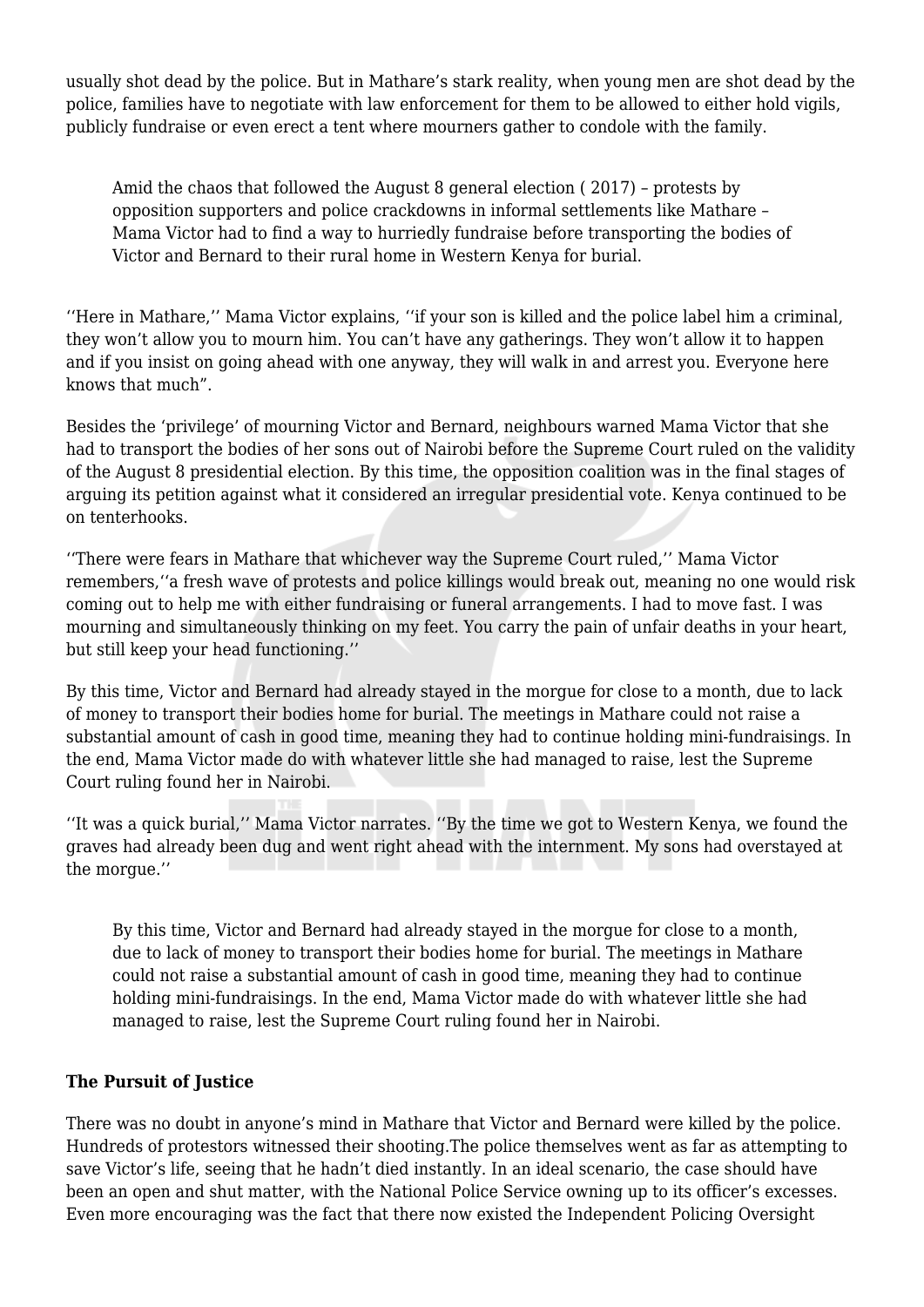Authority (IPOA), a civilian agency created by an Act of Parliament (2011), which is mandated with ensuring civilian oversight on police action.

However, to the surprise of Mathare residents who have been following the case, justice remains elusive.

''There are people here in Mathare who have video recordings of the police either summarily executing or beating someone to death,'' Mama Victor tells me. ''If you asked people to bring those video clips today,they'll come forward. But what we have learnt is that no matter what amount of evidence you have, there are no guarantees that justice will be done. I have waited since 2017 for something to be done to get justice for my sons. To date, nothing has been done by either IPOA or the numerous human rights organizations.''

After the shooting of her sons, the Mathare Social Justice Center (MSJC), one of the pioneer grassroots documenters of extrajudicial killings, reached out to Mama Victor. In a sense, MSJC has become the last line of defense for Mathare residents, where beyond just securing and preserving evidence in the form of detailed statements, young men have literally sought refuge at the center while being pursued by killer cops. However, for a community-based organization, MSJC, like other social justice centers across Nairobi's informal settlements, has huge limitations, starting with budgetary and capacity constraints. MSJC therefore acts as a conveyor belt for IPOA and more established human rights organizations, to whom they hand over statements and evidence, with the expectation of an escalation of matters; prosecution and compensation.

MSJC was therefore Mama Victor's first port of call, from where she was assisted to lodge her case with IPOA and a number of human rights organizations, whose mandate includes seeking legal redress in cases such as hers. Mama Victor must have been mistaken to imagine that her case would be given first priority, because of the available evidence and the enormity of her loss. The death of her two sons. To date, IPOA is yet to present her case to court over a year and a half later.

''A lot of times these women don't even have bus fare,'' Wangui Kimari of MSJC, tells me. ''Yet we try to convince them to miss a day's work for them to record statements with IPOA or attend follow up meetings. Sometimes we take their cases to human rights organizations with capacity to prosecute, but after going through the motions, they send us back to IPOA, citing one technicality or another. It gets extremely tiring and frustrating for these women. It starts to feel like justice is a mirage.''

''Being a witness in a case against the police can be difficult,'' Mama Victor tells me. ''You can be killed either before or after you testify. Yet if you go to IPOA, it doesn't matter if you have video clips. They want witnesses, yet everyone is afraid. Why don't they use other methods like examining bullets found in the bodies of victims and determining whose gun they originated from? People are totally afraid of testifying.''

If you asked anyone in Mathare to testify in a courtroom against a policeman, they will most likely remind you of the case of Christopher Maina, where the lead witness was assassinated. Maina, a twenty-something year old who was picked up from Pirates base in Mathare just before the 2017 general election and shot dead by a plain clothes policeman. The summarily execution was witnessed by one of Maina's friends. In the course of justice for Maina, the friend became a voluntary witness, going as far as recording a statement with IPOA. It was not long before Maina's friend was murdered, a murder that Mathare residents attribute to a notorious killer cop.

''If they can kill an IPOA witness,'' a Mathare resident posed, ''then who is safe to ever testify?''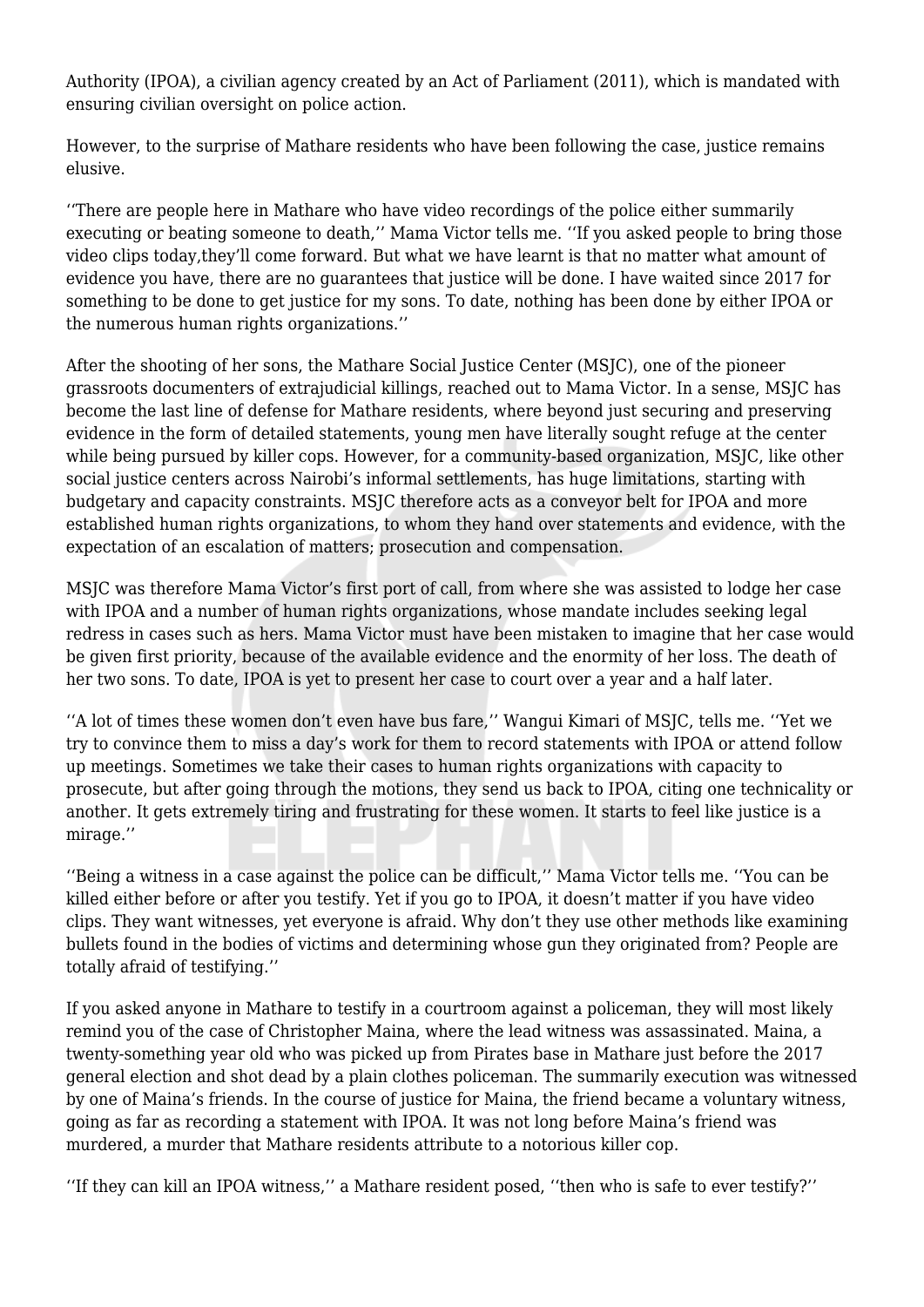Organizations such as the International Justice Mission (IJM) have taken up some cases involving police shootings, which complaints were originally with IPOA. However, there is discontentment in the manner the cases are selected. Mathare residents wonder, why some cases are seemingly more equal than others.

''We want the police prosecuted and our families compensated,'' Mama Victor offers. ''That's all we want.''

In the process of speaking to residents of Mathare, I learn that there are more families whose loved ones were shot during the 2017 general election. However, due to the amount of fear the police have instilled in Mathare, these aggrieved families have opted to suffer in silence than dare step up and speak up against police brutality. They won't even record statements, suffering from a mind numbing mix of fear and trauma.

''The other reason why some mothers and wives choose to live quietly with the pain is because they feel that even if they speak up, justice can never be done,'' Mama Victor says. ''They can see the trouble some of us have gone through, yet to date, nothing has happened. Not even a mere court case has been opened.''

''Some of those who are suffering the most are survivors of police shootings during the elections, from the campaign period,'' a resident who sought anonymity tells me. ''We have some who can't even afford healthcare. They are rotting in their houses, straining their financially incapacitated families as they await death. Majority have become disabled. In fact there's one who is still living with a bullet. Doctors said if they remove it, he would die. He is traumatized because he knows death is only a matter of time. Another one was shot on the shoulder. He was released from a moving police vehicle, and as he was running into his home when he got shot. We have all these cases in Mathare. But IPOA doesn't want to come and setbase here.''

## **Mothers and Widows**

United in grief, Mama Victor joined a number of women and widows whose sons and husbands were either killed or injured by police bullets during the 2017 general election. They formed an association, the Network of Mothers and Widows of Victims and Survivors, borrowing a leaf from the hundreds of mothers and widows across Nairobi's informal settlements, who have lost loved ones to extrajudicial killings over time.

''Currently, my network has mothers and widows of 35 survivors, 12 victims and 12 orphans,'' Mama Victor tells me. ''The victims are the dead, survivors are those who were shot but didn't die. Some are disabled.''

Mama Victor, who is the group's coordinator, tells me that after she met the mothers and widows inside the network she realized how dire things were for these women, not only for her who had lost two sons.

''The youngest widow in my group is an 18 year old,'' she says, ''who lost her first husband to police bullets before she was 16. On turning 16, her second husband was shot during the 2017 general election. She's now raising a three year old without a job or anyone to fend for her. Her own mother is bed ridden. Imagine that.''

Aside from Mama Victor, the group, which has representation from various informal settlements in Nairobi including Dandora, Kayole, Mukuru, Kiambio, Kibera, among others, has a 27 year old who is raising two sons, a 12 and 7 year old, as the oldest member. The median age of group members is below 25, with majority of their children aged under 5. This terrifying reality is a function of a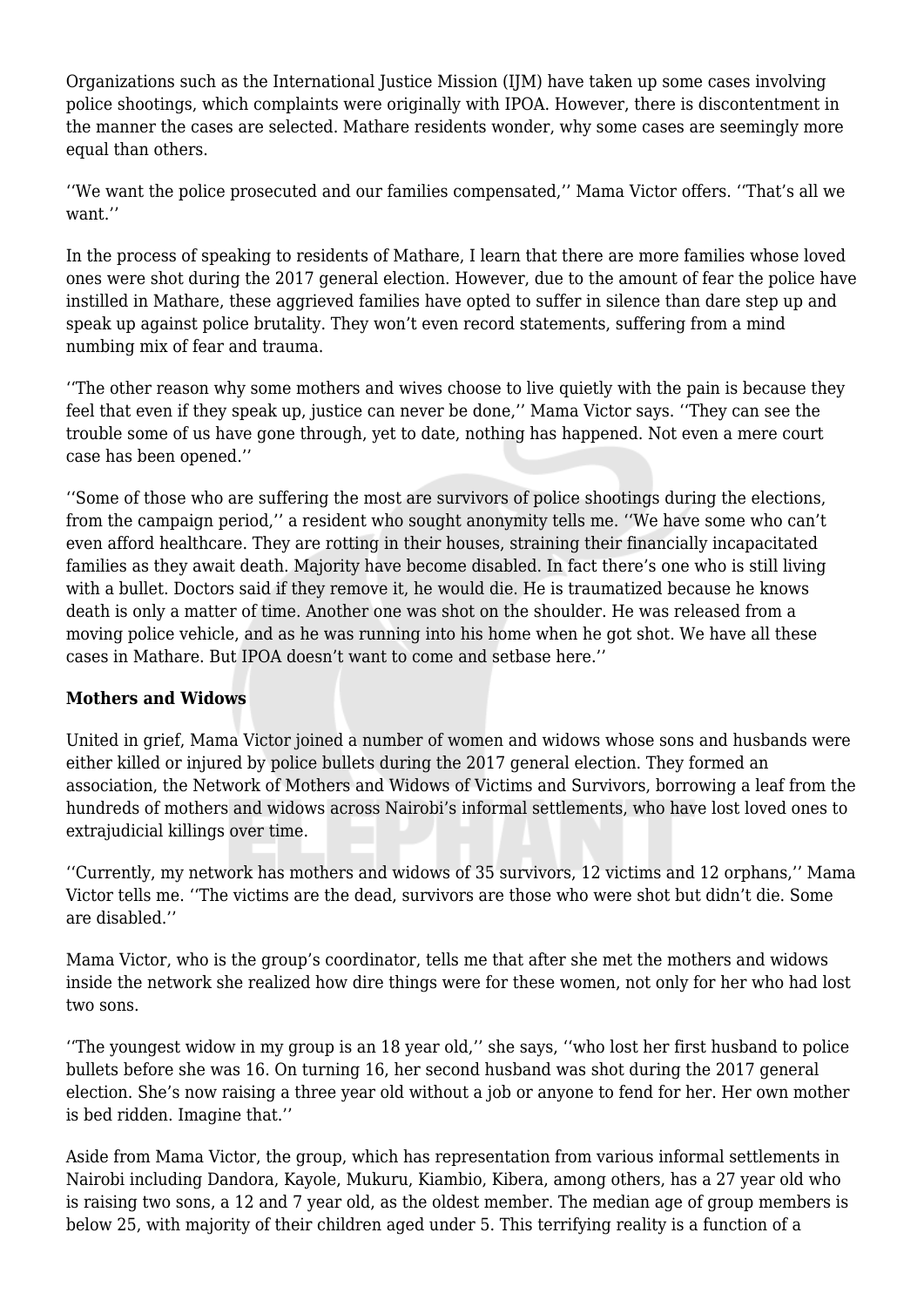poverty stricken environment, where early marriage becomes a way out of destitution for most young girls.

On the passing of Victor and Bernard, Mama Victor was left with two young widows to cater for.

''Both Bernard and Victor left a wife and a child'' she says, ''and so for the months following their killing, I had to support the young wives as much as I could. But in the end, I couldn't manage to keep them afloat. Bernard's wife, who was an orphan, remarried. She now has a two month old baby from her new marriage. Victor's wife, who lost her mother, retreated to her village. They're both just trying to move on with life.''

From time to time, women in Mama Victor's network have to make tough choices. One of the more common ones is the decision whether to work or pursue justice for their husbands and sons. But seeing that most women from Mathare work as domestic workers, it becomes difficult for their employers to allow them consecutive off days, especially when they need to interact with either human rights organizations or IPOA, in pursuit of their cases. Therefore a good number of the women end up either losing their jobs, or not earning enough to support their young families.

''I had to quit my job because I had to seek justice for my sons,'' Mama Victor says. ''My employer couldn't allow me to keep missing work. It became difficult chasing two birds at one go. I had to let go of one.''

Even for those willing to work, Mama Victor tells me of *kukaa kwa mawe* (Sitting on stone blocks), where women go looking for work, but because the economy is doing badly, they end up sitting on the roadside the whole day, waiting for families to call them in for menial work. When the jobs aren't forthcoming, it means families sleep hungry.

''I visit them and feel their pain,'' she says, ''just to make them know we're in this together. Someone should come to the rescue of these women, even if they'll just take care of the kids. We're already well organized.''

''I am sorry to say this,'' Mama Victor opens up, ''but the most heartbreaking thing I have had to live with has been knowing that some young widows have had to turn to prostitution. As a mother, nothing hurts me more than seeing young women resort to selling their bodies for survival. It tells you they have reached the end of the road and given up. They come to me hoping I can offer them something, anything. But when they get to my house, they realize that I am also literally living hand to mouth. We are really suffering.''

''My heart hurts deeply,'' Mama Victor tells me. ''It's just that I can't always display my heartbreak.''

## **Being Mama Victor**

After telling and retelling her story, either to human rights organizations documenting extrajudicial killings or to investigators at IPOA, Mama Victor has gotten to a point where all she can afford in terms of emotional giveaways is to strike a forlorn look. She tells me she has run out of tears, to a point where she now speaks about her sons' deaths as if it were a distant occurrence from a faraway dream. She is a lonely spectator, burdened with nightmarish enduring memories.

Three weeks after burying her sons, Mama Victor was back in Mathare. She would have wanted to stay in the village longer, but things were a little complicated. Following Baba Victor's death in 2010, she had run into problems with her husband's family over her children's inheritance, land. A helpless widow, she lacked financial or other muscle to push back against errant family members. She surrendered to her fate.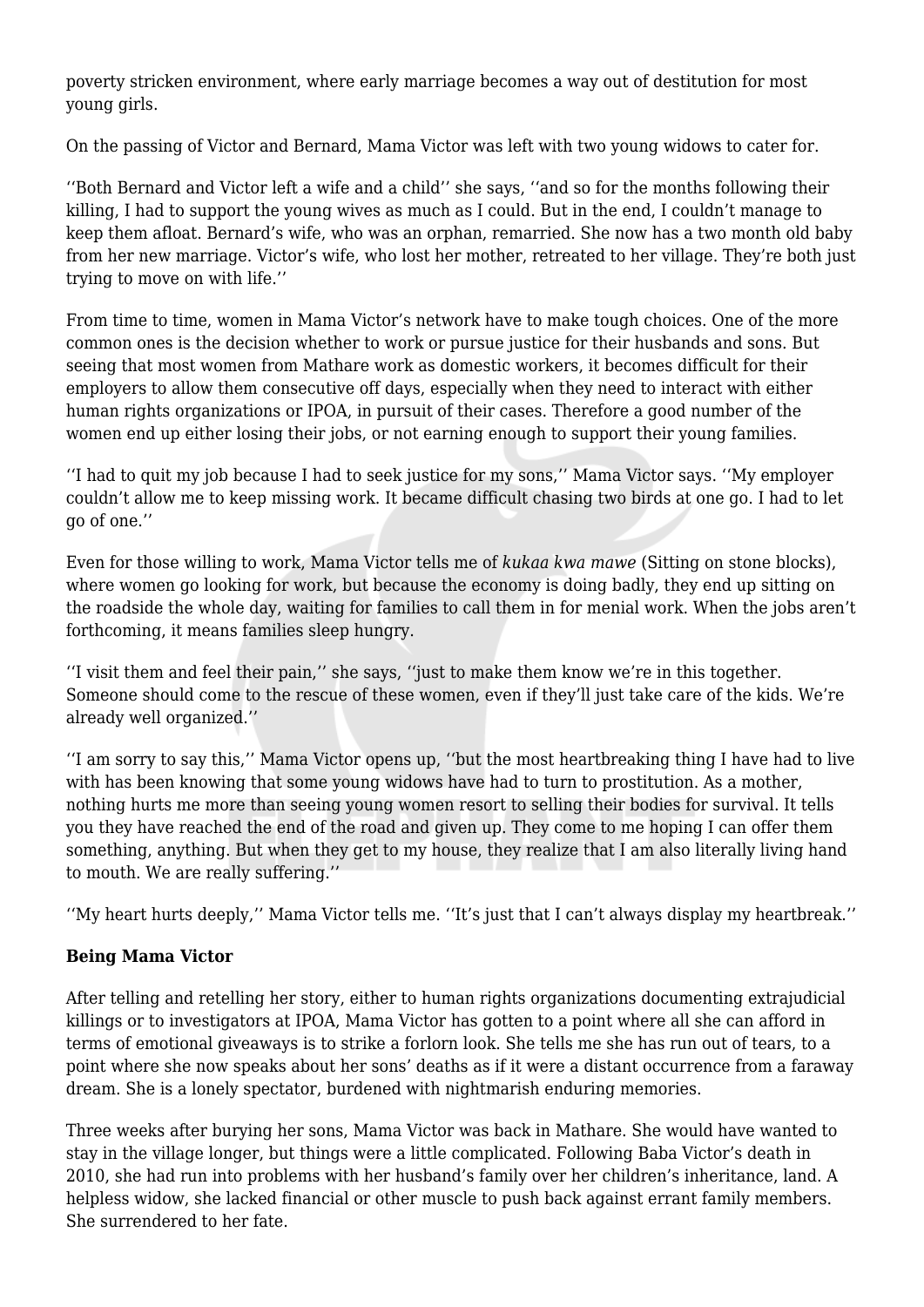''The entire village was on my side,'' Mama Victor tells me, ''but at the end of the day, there's nothing they could do. The immediate family had the final say on the matter, and no one could overrule them. I lost out.''

Mama Victor first came to Nairobi with the sole intention of pursuing her husband's pension. He worked as a civil servant, but on investigating what had happened to Baba Victor's retirement benefits, she was informed that the money had been disbursed to his bank account by the government, but that someone had mysteriously withdrawn the entire amount. There was no way she could be assisted, unless she pursued the matter with the police. Broke and dejected, Mama Victor retreated to a church in Eastleigh, where she was urged by a group of women congregants to start afresh, lest the weight of her tribulations overwhelmed and killed her.

''I started doing domestic work for families in Eastleigh,'' Mama Victor recalls, ''earning 2,300 shillings per month. At the time, my children had moved in with my parents at their rural home in Busia.The money was so little. I felt stuck, unable to provide for my children in any meaningful way.''

With the help of women from the church, who donated household items; a blanket here, a mattress there and a few *sufurias*, Mama Victor managed to start all over again. Her plan was to stabilize before bringing the children over, to join her in Nairobi. With a meagre salary and chattel from the women, she rented a place.

''Rent was 1,300,'' she says. ''The deposit for the house was another 1,300. That means on the first month when I rented the place, I was left without a coin. In fact, I had to look for an extra 300 to clear the payment.''

In her little house in Mathare, Mama Victor lived with her daughter and four sons, among them Victor and Bernard. They were joined by two sons born to Mama Victor's brother in-law. It was a full house in the literal sense, but Mama Victor had no complaints. They were all happy together. With time, the boys started getting work, marrying and moving out. Other than her youngest son, who is now 12, Victor was the youngest of the lot, much as he seemed older than everyone else due to his impressive height.

''He was handsome and tidy,'' she says of Victor. ''Everyone wanted to be like him, to imitate him. He loved cleanliness from the time he was a little boy. He always stood out. He was such a lovely boy.''

Mama Victor runs out of adjectives describing her son. There is no doubt that Victor was his mother's pride.

''Bernard and Victor loved to fool around,'' she says, ''you can't say they were violent. Bernard was talkative whenever he was with Victor, but wouldn't talk much ordinarily. He used to stutter. They loved each other, but beyond that, they had so much love and respect for me. I wish you saw how they behaved around me. If they had passed here and seen me, they'd have come running, saying *mathe*, *mathe*, we hadn't seen you. ''

Listening to Mama Victor talk, there is no doubt that something truly precious was brutally taken away from her. She speaks fondly, especially of Victor, as if he left with some unfulfilled promises, possibly to work hard and lift his mother out of the precarious existence of his birth. Despite her stoicism, one cannot miss the moments of frailty in Mama Victor's voice. No one can bring Victor and Bernard back to life but they should at least be consensus that their deaths were unfair and unjustified.

''*Vitu zilienda mrama*,'' she says, things went south.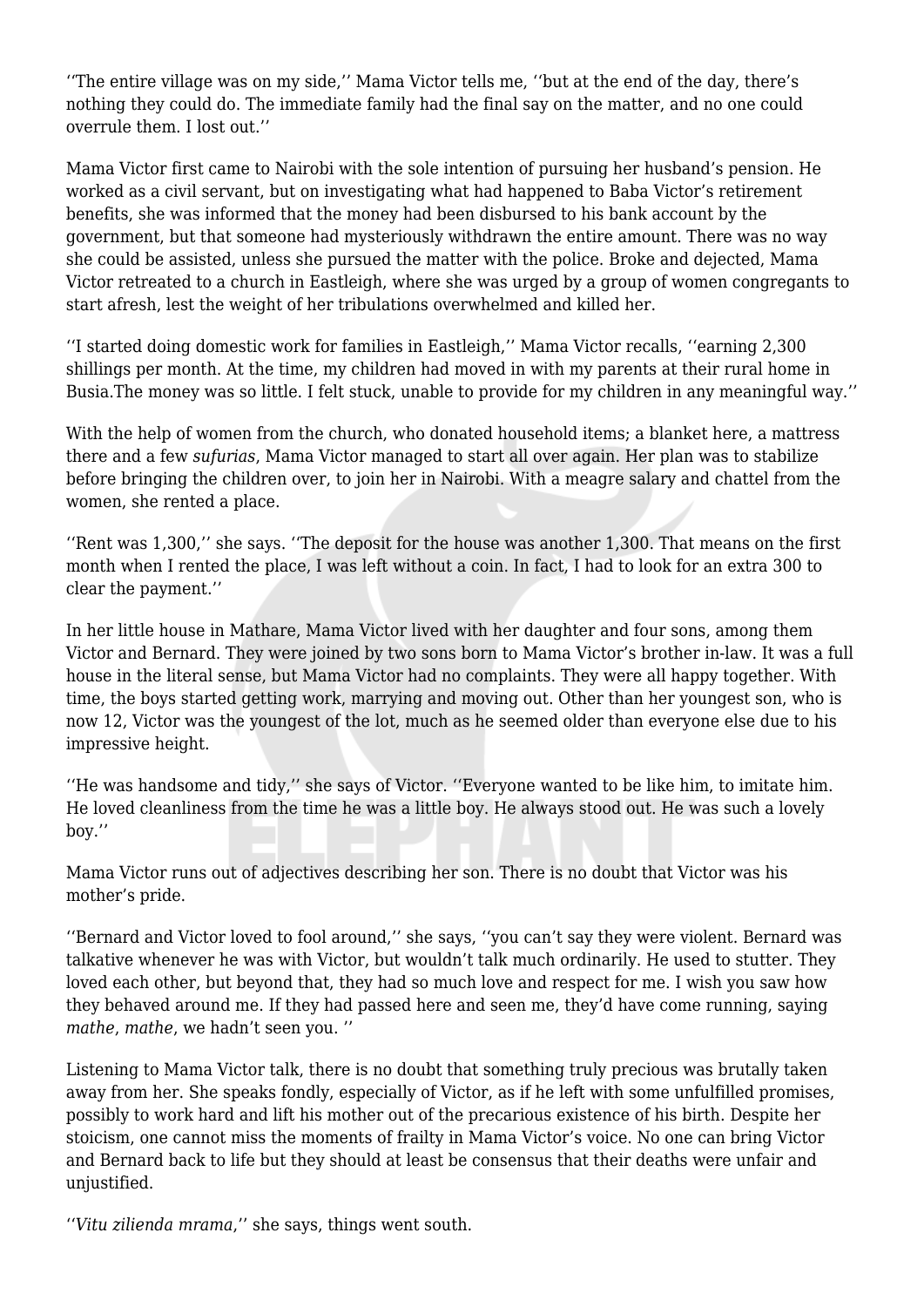''*Sijui nitafanyaaje*.'' I don't know what to do now.

#### **Tell Uhuru and Raila**

On the day I am meeting Mama Victor, she has just come back from her last born son's school, where the 12 year old is facing a disciplinary case. The teachers have refused to allow him back in class, demanding a considerable sum of money as compensation for whatever damage the boy caused at school. Mama Victor doesn't have that kind of money, and therefore the headteacher turned her away, refusing to give her back her son's school bag or allow him anywhere near the school.

With her is Terry, Victor's three year old daughter, who keeps pulling at her dress, calling her *shosho*. After Victor's wife retreated to live with her father in the village, Mama Victor was left with the responsibility of raising her grandchild, who was pretty unwell at the time of our meeting. Looking at Mama Victor nursing Terry – holding her in her lap, giving her water as if breastfeeding and offering her a sole ten shillings coin to buy candy at a nearby kiosk when the little one got restless, one is extremely moved by the plight of a woman, who has had to bury her sons and now single handedly raise their little children.

''Sometimes I feel like I am going crazy,'' Mama Victor tells me. ''Look at a day like today. I am coming from my son's school where the teachers are being unreasonable. Then I have to deal with Terry's health complications, keep pursuing justice for her father and uncle and still find a way to earn a living. Feeding these children is the toughest task because they can't understand that sometimes one lacks even a cent.''

After our long chat, Mama Victor tells me she has a message for two individuals; former Prime Minister Raila Odinga and President Uhuru Kenyatta. According to her, Victor and Bernard, among tens of others – over 100 individuals according to the Kenya National Commission on Human Rights (KNCHR), including a six-month infant and a 9 year old – all died because the two men were fighting for Kenya's presidency. But after the dust settled, Uhuru and Raila made peace, and are now bosom buddies. Mama Victor's question is, were Victor and Bernard, and the many others, mere collateral damage in a game of political chess? She wonders how the country can ever heal yet the bearers of the nation's collective terminal pain and wounds have never spoken to it. Are they a sore reminder, to be erased and forgotten?

Sometimes I feel like I am going crazy,'' Mama Victor tells me. ''Look at a day like today. I am coming from my son's school where the teachers are being unreasonable. Then I have to deal with Terry's health complications, keep pursuing justice for her father and uncle and still find a way to earn a living. Feeding these children is the toughest task because they can't understand that sometimes one lacks even a cent

''I want them to come here,'' Mama Victor says. ''We want nothing from them. We want to see them with our eyes, for them to see us and know that we exist. They need to know curses come in different forms. Our pain alone is a curse to them. We want absolutely nothing from them. But they must come here and see us.''

Are Mama Victor's words a warning shot, a threat, a plea, or all of them rolled into one? Will the big men and their peace-architects listen, or will Mama Victor's cries and those of others go unheeded? As Kenya's Mama Victors get worn out by the load of a nation's collective misdeeds in pursuit of political power, a day shall come when the Mama Victors will no longer be in a position to continue doing national duty as national trauma-bearers. That day, the chain holding Kenya together shall